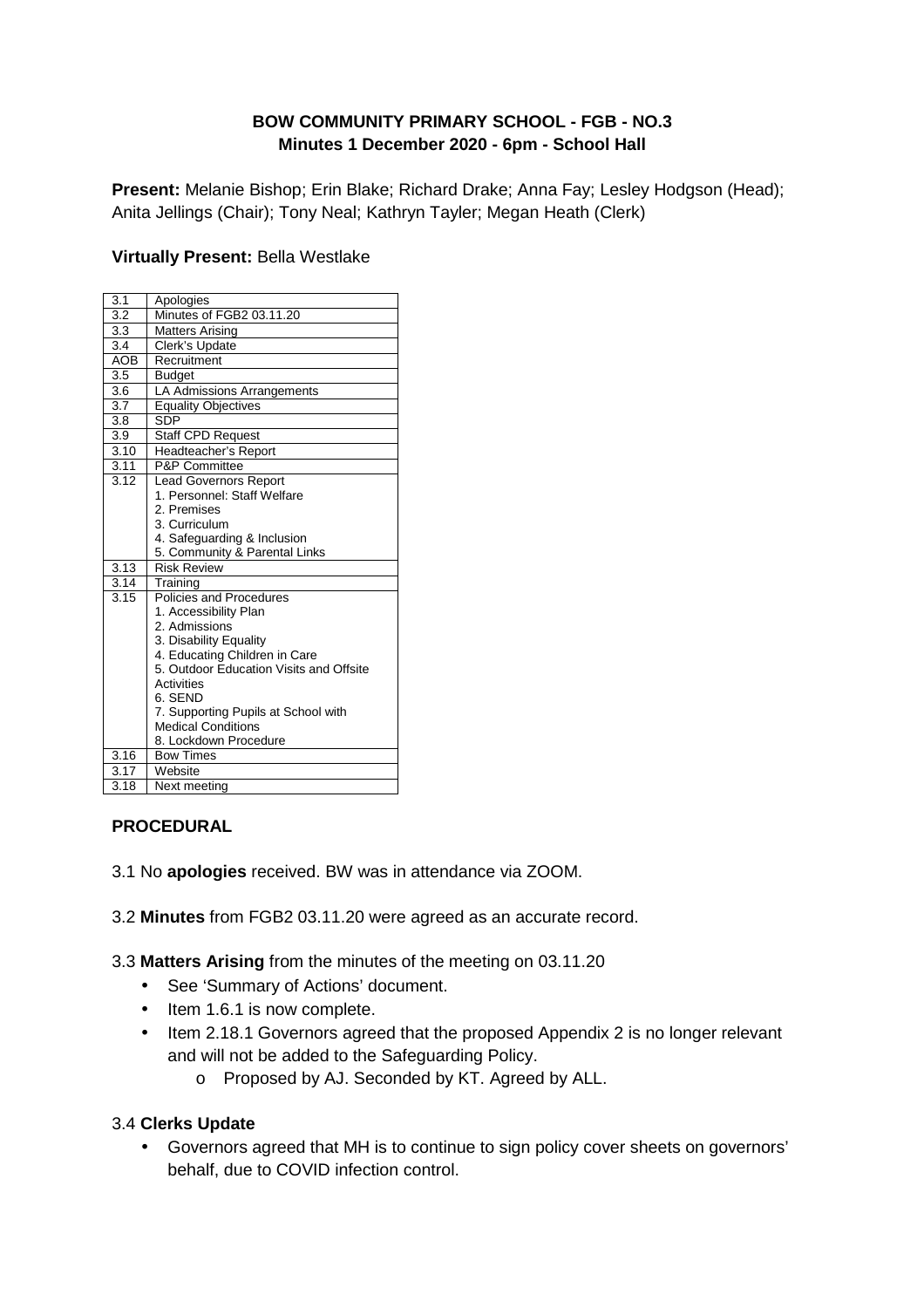- Governor signing in sheets are currently not being used, due to COVID infection control. Governor presence will be noted in minutes.
- There are no changes to governor business interests.
- The governance side of the finance audit is complete, pending potential queries.
- MH will inform governors of any amendments made to the annual cycle and will make sure the up to date copy is available on the backroom.

#### AOB **Recruitment**

- BW was adopted at the last meeting. As she is filling the Local Authority (LA) governor vacancy she went through the relevant application process.
- The LA has formally nominated BW to be our LA governor.
- All governors agree to BW being adopted as our LA Governor.

### **STRATEGIC PLANNING**

#### 3.5 **Budget**

- The budget was looked at in detail at the last RES meeting.
- The capital budget is being used to replace the doors.
- The carry forward is being used and we have a budget that does not balance in year 2. County have asked for this to be explained. It is due to staff related costs; running 5 classes; and the high number of EHCPS (a ratio of 1:8.2 children have an EHCP). There are also staff costs related to children needing 1:1 support who do not have an EHCP. This is an ongoing conversation.
- Governors are comfortable that there is no excessive spending. Governors cannot criticise essential expenditure.
- The school is hoping to avoid a deficit next year.
- We are not the only school in this situation, it is a national problem. School budgets nationally were already tight before the COVID situation, leading to national protests. This situation is still there on top of the added COVID costs.
- It is understood that the anticipated catch-up money is now expected to last 2 years, rather than the original 1 year.
- COVID funding of £3758 has been received.
- This funding covers some of the cleaning costs. Two years-worth of paper towels have already been used in this academic year, due to the extra handwashing. The clean team are frugal, however the new restrictions means that more resources than normal are being used.
- We can claim back the cost of covering staff sickness, if COVID related and in excess of 20% of normal staffing levels.
- The financial benchmarking always flags up items regarding premises costs; however nothing can be done due to the layout of the building.
- Fundraising ideas were discussed. FOBS should not have to fund educational items like this. Asking local businesses to sponsor subscriptions was suggested.
- The staff are aware of the budget situation and have been voicing concerns about job security.
- Governors asked if jobs are safe.
	- o It was explained that we do not know yet.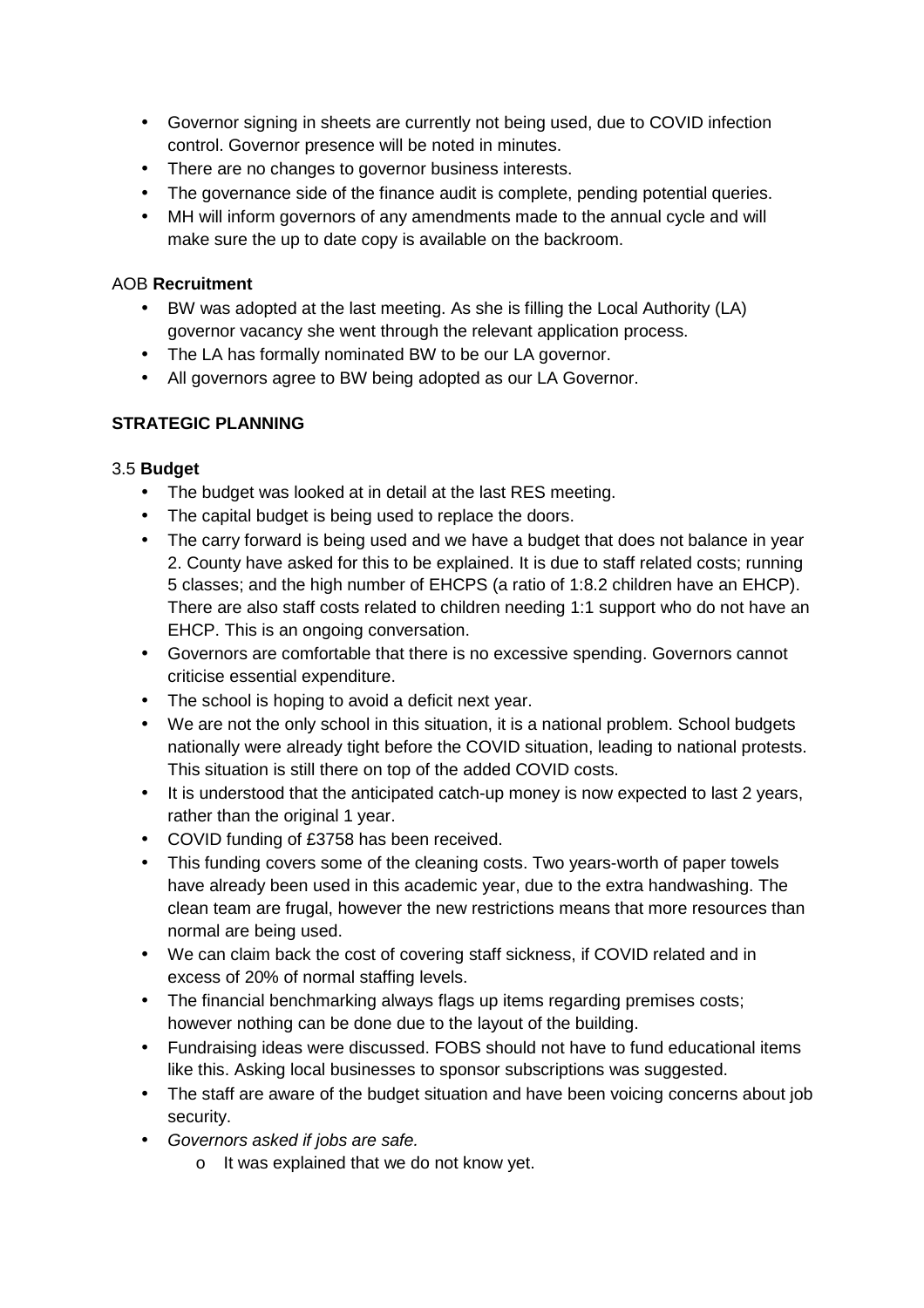- $\circ$  A majority of the TAs are 1:1 with specific pupils, so if they were removed then the child they support would potentially need to be removed too. Their role is more akin to a Learning Support Assistant.
- o There are not many general TAs. It is a safeguarding requirement to have general TAs in early years and KS1.
- Governors asked if the budget constraints would have potential impact on areas other than staffing.
	- o Many of the electronic learning subscriptions have had to be cut. This is having a negative impact as the pupils respond well to these platforms.
	- o CJ won a year subscription to EdShed which is proving very popular among pupils and is getting positive results in terms of pupils spelling ability.

**ACTIONS: 1. TN to prepare communication to staff regarding the budget situation. 2. LH to make a list of electronic subscriptions that would benefit pupils if we were able to purchase them.** 

## 3.6 **LA Admissions Arrangements**

- Our Published Admission Number (PAN) is 20.
- The admissions policy is on the website and school applications are received through the LA.
- Governors asked if the school still intends to run 5 classes.
	- o LH explained how the PAN is not the predicted number of pupils. Last year 17 applications were anticipated but 21 were received.
- Governors asked for clarification that the school can take more than the PAN.
	- o LH explained that yes they can to a degree. In KS1, you can have a maximum number of 30 pupils in each class County can extend this to 32, so increasing numbers over PAN needs to be traded off against smaller year groups.
	- o The school can go up to 36 pupils per class in KS2.

# 3.7 **Equality Objectives**

- Suggested equality objectives were circulated prior to the meeting.
- The equality policy agreed last year specified that equality objectives would be developed, however this got overlooked due to COVID.
- The actions based on the objectives need to be reflected in the SDP.
- The objectives need to be published on the school website.
- It was recommended that the suggested objectives are adopted with a view to revisiting them when the COVID situation has settled.
- Governors agreed to recommended objectives.

## **ACTION: LH to put Equality Objectives onto school website; and to insert the highlighted actions in to the SDP.**

## 3.8 **SDP**

- This has been completed and circulated prior to the meeting.
- There are likely to be changes to this (eg. under Key Priority 5, Robolab is currently being used as breakout space). There will be ongoing changes to the document as a result of current circumstances.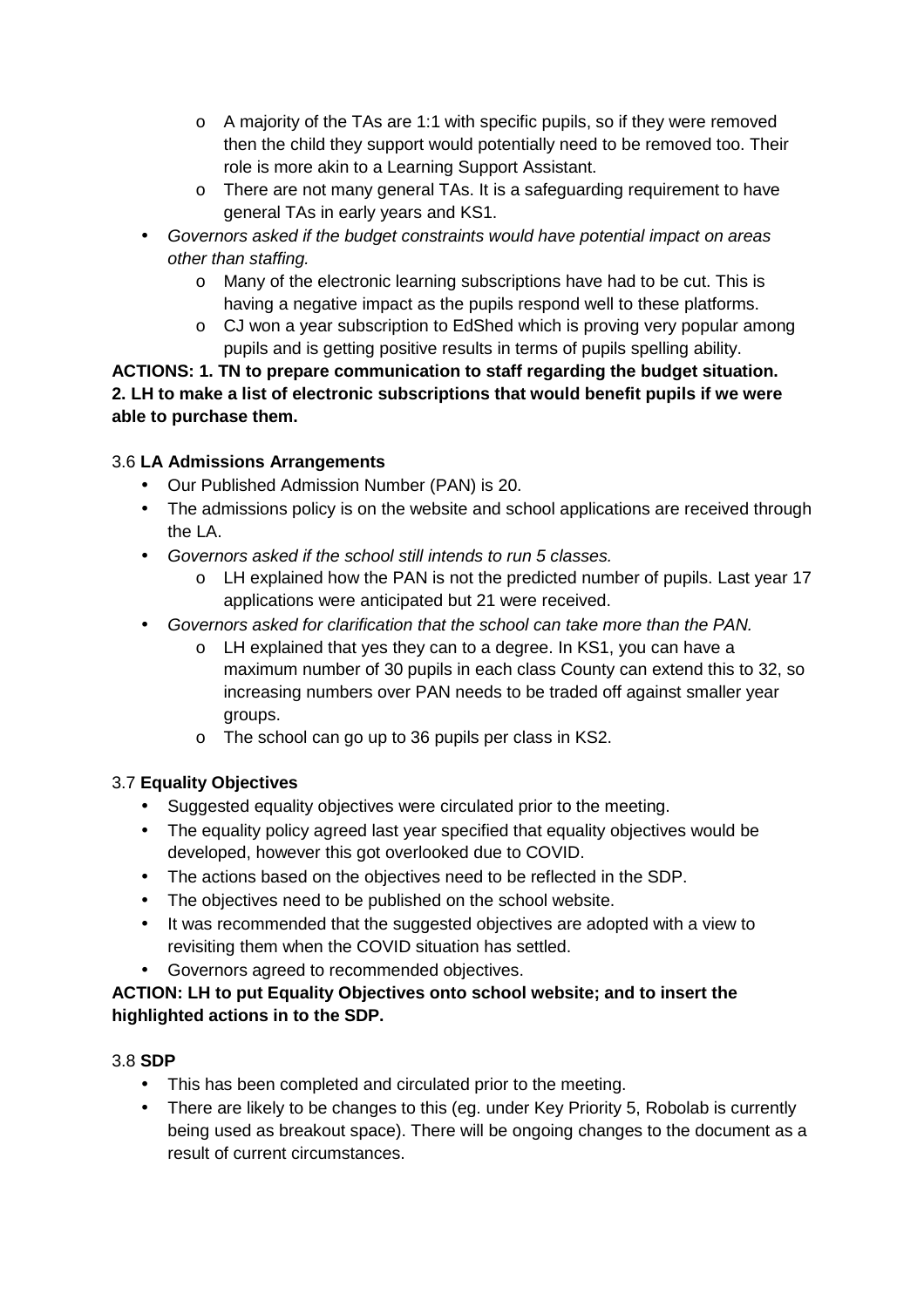- Governors agree to accept SDP in its current form, on the understanding that amendments will be required throughout the year.
	- o Proposed by KT. Seconded by MB. Agreed by ALL.

## **ACTION: MH to add SDP COVID development adjustments to FGB5 agenda.**

## 3.9 **Staff CPD Request**

- Letter from Kirsty Loader (KL) was circulated prior to the meeting.
- Governors stated how they are very keen to support CPD, and that budget constraints should not be a reason to cut staff CPD.
- The total cost to the school would be £775.
- KL has thoroughly researched the course: what is required from her; what is required from the school; and the benefits.
- Governors asked what was being asked of them and how LH feels about the request.
	- o LH explained that the governors are being asked for their approval for the financial support.
	- o LH approves of the request and thinks it could be very helpful to the school. It would mean she could potentially lead classes in emergency situations.
- Governors asked if KL's pay would need to be reviewed once she was a qualified HLTA.
	- o LH explained that it would not. Her role is TA, she would only be paid as an HLTA for any HLTA hours she works.
- Governors asked if KL would have to wait for a vacancy to work as an HLTA within Bow School.
	- o LH explained that she would not need a vacancy. She would be very effective in emergencies.
- Governors asked if she would work as PPA cover.
	- o LH explained that there is already a PPA cover HLTA employed.
- Governors asked if she would be able to cover staff leave.
	- o LH explained that she would have to fulfil her contracted TA hours as first priority. If it is outside of her usual hours then she could.
- Governors agreed to support KL's request.

# **ACTION: AJ to write to KL to confirm governor support.**

# **STATUTORY REPORTING AND ACCOUNTABILITY**

# 3.10 **Headteacher's Report**

- See 'Headteacher's Report document.
- A majority of pupils are ok, some are still unsure.
- The children have various Christmas activities coming up, including Christmas buffet lunch within their bubbles and a virtual pantomime.
- The 86% pass rate in the Otters phonics test was much higher than the predicted 65% pass rate.
- The low Stags attendance rate is due to one pupil who is refusing to return.
- The staff Guardian Angel scheme is boosting morale. There is a lot of mental health support information being given to staff.
- Governors commended all staff for their continued hard work.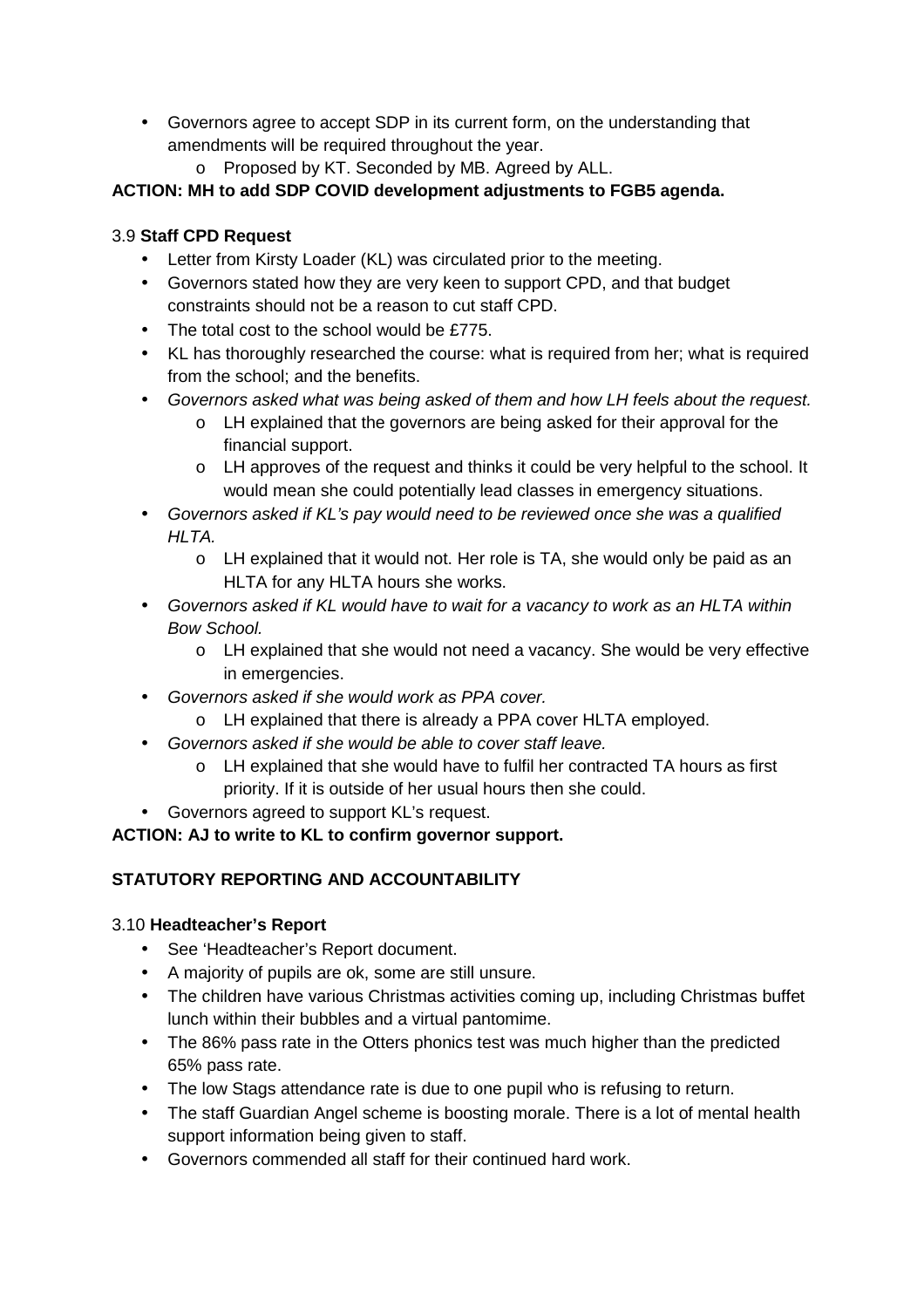- Governors asked if there will be any changes in school due to the move to a Tier 2 lockdown.
	- o LH explained that none have been received yet. County will update risk assessments then let the school know of any amendments.
- Governors asked if all children will receive catch-up support.
	- $\circ$  LH explained how 1:1 children are already receiving the support they need and many children are making accelerated progress within the classroom. The focus will be on those not making progress, and without the 1:1 support.
- Governors asked if there was anything they can do to boost staff morale.
	- o LH explained that mindfulness sessions and yoga were offered but staff have voiced that they would rather complete their work then go home to rest (rather than stay longer at work for the suggested sessions).
	- o A gift to show appreciation from governors was suggested (eg. chocolate or cheese).
	- o AJ writes an annual Christmas letter to all staff, in which she thanks them.
- Governors asked about the school Christmas single.
	- o LH explained how Cameron Mills, the music teacher, has worked with the pupils to produce a Christmas single. There are many famous musicians involved and a video has been filmed in school.
	- $\circ$  The single is released on Friday 11<sup>th</sup> December, it is raising money for the Royal Devon & Exeter Hospital.
	- o The children have enjoyed this whole process.

#### **ACTIONS: EB to write a letter to staff specifically to thank them for their efforts during the ongoing COVID situation.**

#### 3.11 **P&P Committee**

- All staff appraisals have been carried out.
- There are no outstanding issues or actions.
- 3 pay progressions have been approved.

#### 3.12 **Lead Governor Reports**

#### 3.12.1 **Personnel: Staff Welfare**

- The staff survey has been carried out, results pending. MB is to meet with LH on 08.12.20 to analyse the results. Feedback to be delivered at FGB4.
- Staff morale is generally low (covered in item 3.10)
- One staff member is off on long-term sick.
- The new HLTA is doing a good job.
- MB attempted to meeting with the previous HLTA to discuss his reasons for leaving, however the meeting was cancelled due to sickness.
- The SDP objective related to Staff Welfare is on track.

#### **ACTION: MH to add staff survey results to FGB4 agenda.**

#### 3.12.2 **Premises**

- There is nothing new to report.
- The windows will be fitted at Easter.
- One door is broken and needs replacing.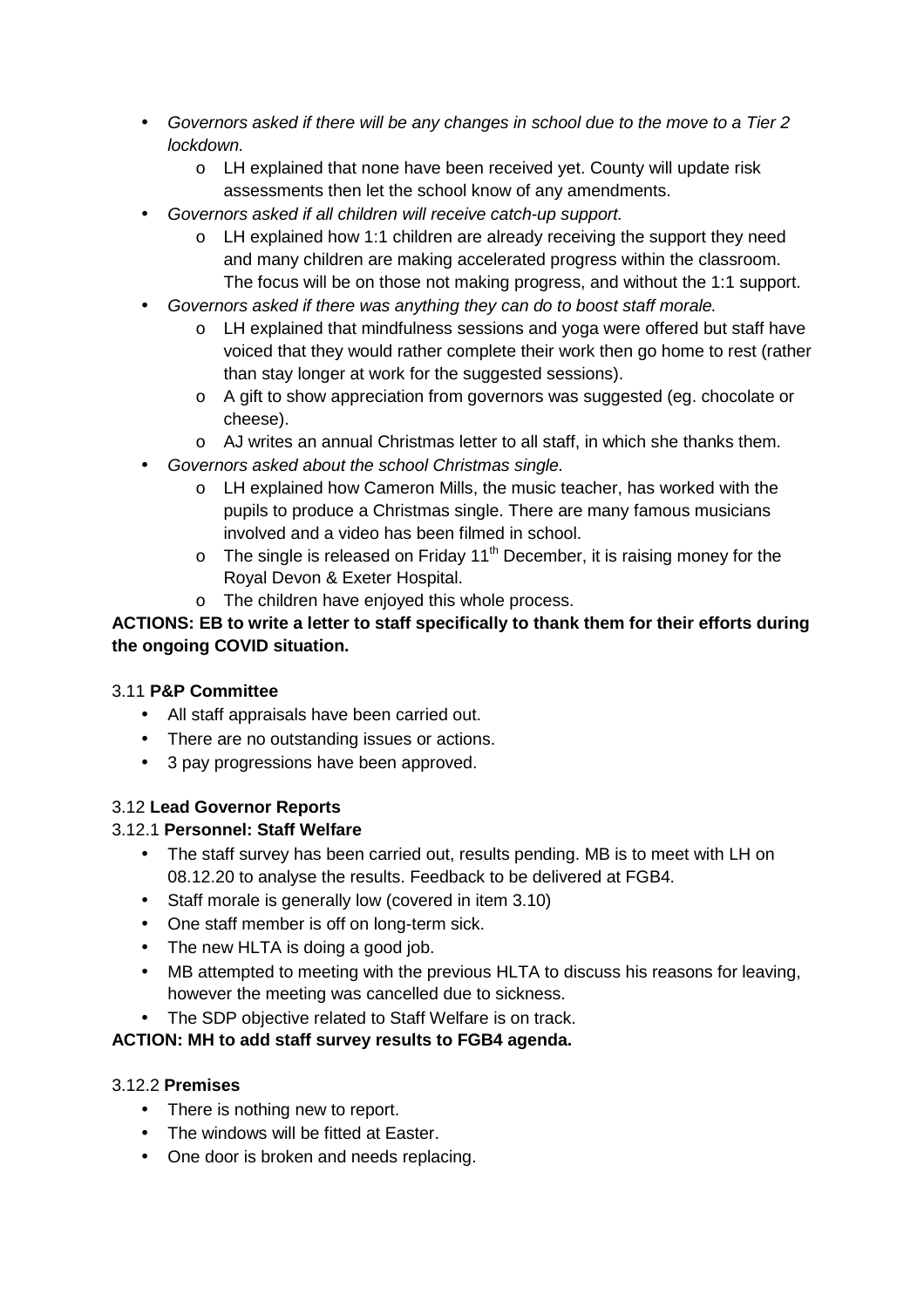- The MUGA works will be carried out at Easter. Funding for this needs to be ringfenced from the Sports Premium budget.
- FOBS have been considering fundraising for the MUGA by sponsoring a 'square metre' of the resurfacing.

### 3.12.3 **Curriculum**

- See report circulated prior to meeting.
- All the curriculum link teachers remain the same.
- All governors are to focus on one of their curriculum subject areas in readiness for OFSTED.
- Governors asked how much they can focus on their subjects when the current curriculum focus is on the core subjects.
	- o It was explained that the staff are still following the rolling programme and are actively incorporating foundation subjects. Without the foundation subjects, the children would get bored.
	- o Science is the only subject not broadly covered, however it is included if it fits within the other work.

#### 3.12.4 **Safeguarding & Inclusion**

- KT is carrying out a learning walk soon.
- The SENDCo is currently very busy with meetings.
- KT will report back at FGB4.

#### 3.12.5 **Community & Parental Links**

- Much of this report has been covered under previous items.
- Parent and pupil surveys will be covered at T&L2.
- EB is to carry out a learning walk next Friday, with BW.
- Parents are missing communication both with each other and class teachers. Many are feeling isolated.
- The virtual class assemblies and face to face parents' evenings were gratefully received by parents.
- FOBS have been busy. They have funded a virtual pantomime; arranged a Halloween fancy dress day; organised a Christmas reindeer trail and Christmas present sale. They are looking for a big project to specifically fundraise for in January.
- LH put a piece in the Bow Times encouraging parents to inform the school of any home problems, enabling the school to be more effective supporting the children.

#### **ACTION: MH to add Parent and Pupil Surveys to T&L2 agenda.**

#### 3.13 **Risk Review**

- The Risk Register document was circulated prior to the meeting.
- There have been minor changes regarding COVID.
- Pandemics were not covered in the original risk register.

#### **ACTION: MH to move Risk Review to 'Strategic Planning' subheading.**

#### 3.14 **Training**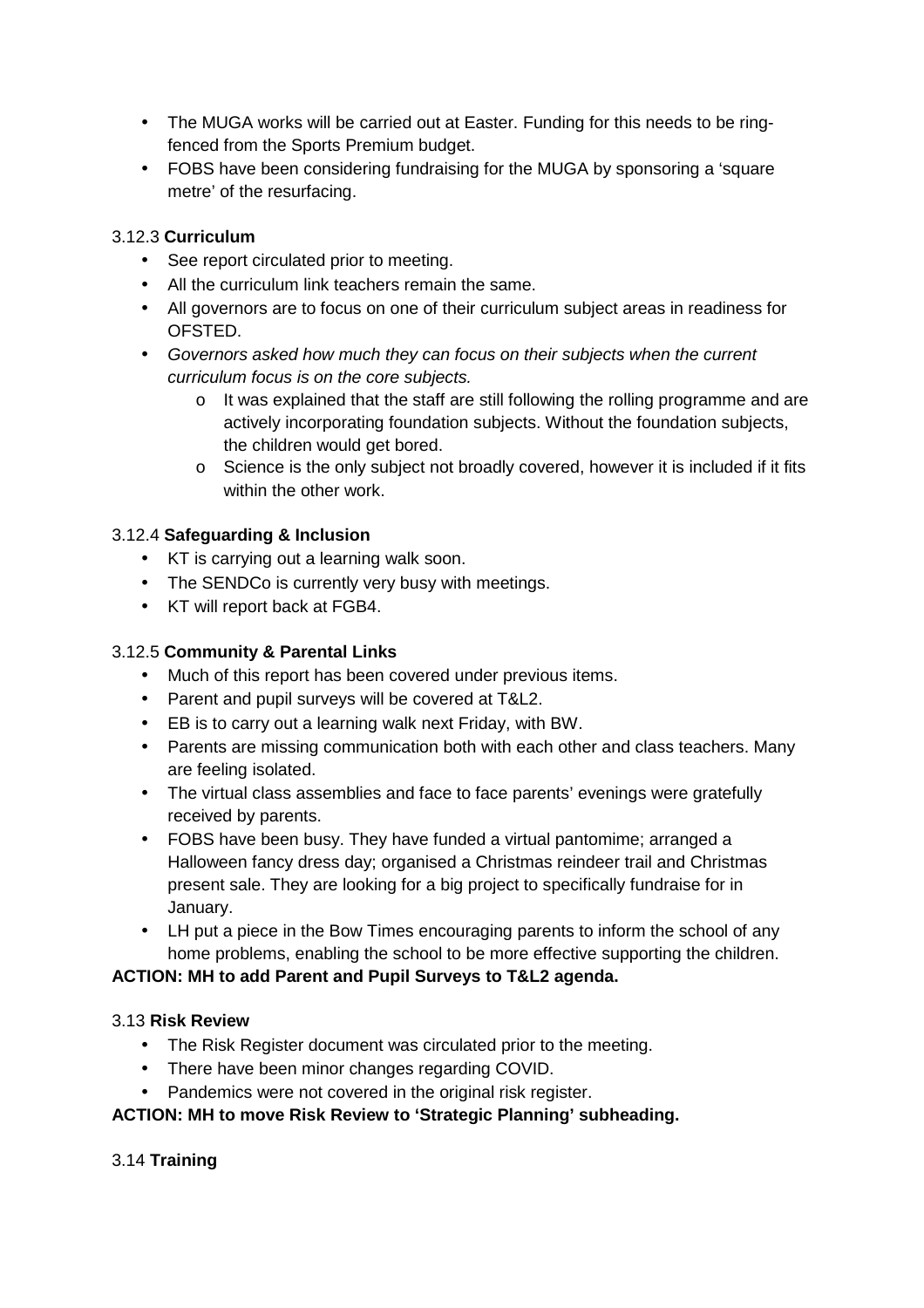- KT is booked to virtually attend: The Governance of Safeguarding; and The Responsibilities of the Safeguarding Lead.
- BW is booked to virtually attend: Induction for New Governors; and Introduction to the Primary Curriculum.
- MB virtually attended 3 sessions on the Schools and Academies Show.
- MH is booked onto a virtual NGA Clerking Course.
- EB is booked onto a virtual NGA Chair of Governors Course.
- AJ is booked to attend RHSE curriculum update
- All governors were reminded to inform MH of any training undertaken.

## 3.15 **Policies**

## 3.15.1 **Accessibility Plan**

- This has been looked at with staff.
- The plan will be revisited if a child with a physical disability attends the school.
- It was questioned whether 'hidden disabilities' had been considered. It was decided that this is covered by SEND.
- Proposed by TN. Seconded by MB. Agreed by ALL.

## 3.15.2 **Admissions**

- This is on the school website. It is a model policy from County.
- Proposed by TN. Seconded by KT. Agreed by ALL.

## 3.15.3 **Disability Equality**

- This policy needed updating. It works in conjunction with the Accessibility Plan.
- Governors asked how the impact assessment (item 3.8 in the policy) is carried out.
	- o It is understood that this is left open to assist with future planning.
		- o This needs to be discussed at RES3.
- Proposed by MB. Seconded by RD. Agreed by ALL.

# **ACTION: MH to add how to assess disability equality impact to RES3 agenda.**

## 3.15.4 **Educating Children in Care**

- The previous policy required significant updating..
- A policy from another school was used for reference. This was particularly useful due to its links to the DfE guidance.
- There is a section regarding roles and responsibilities of the governing body. There is a lot to cover in this section. It is about liaising with the head and the allocated children in care staff member.
- There is an overlap with GDPR, however there is nothing specific within the GDPR policies about children in care.
- Proposed by EB. Seconded by MB. Agreed by ALL.

# 3.15.5 **Outdoor Education Visits and Offsite Activities**

- There are 2 parts to this policy. The model document containing the official guidance and the personalised document detailing what our school needs to do.
- There is a typo within the personalised document, to be corrected.